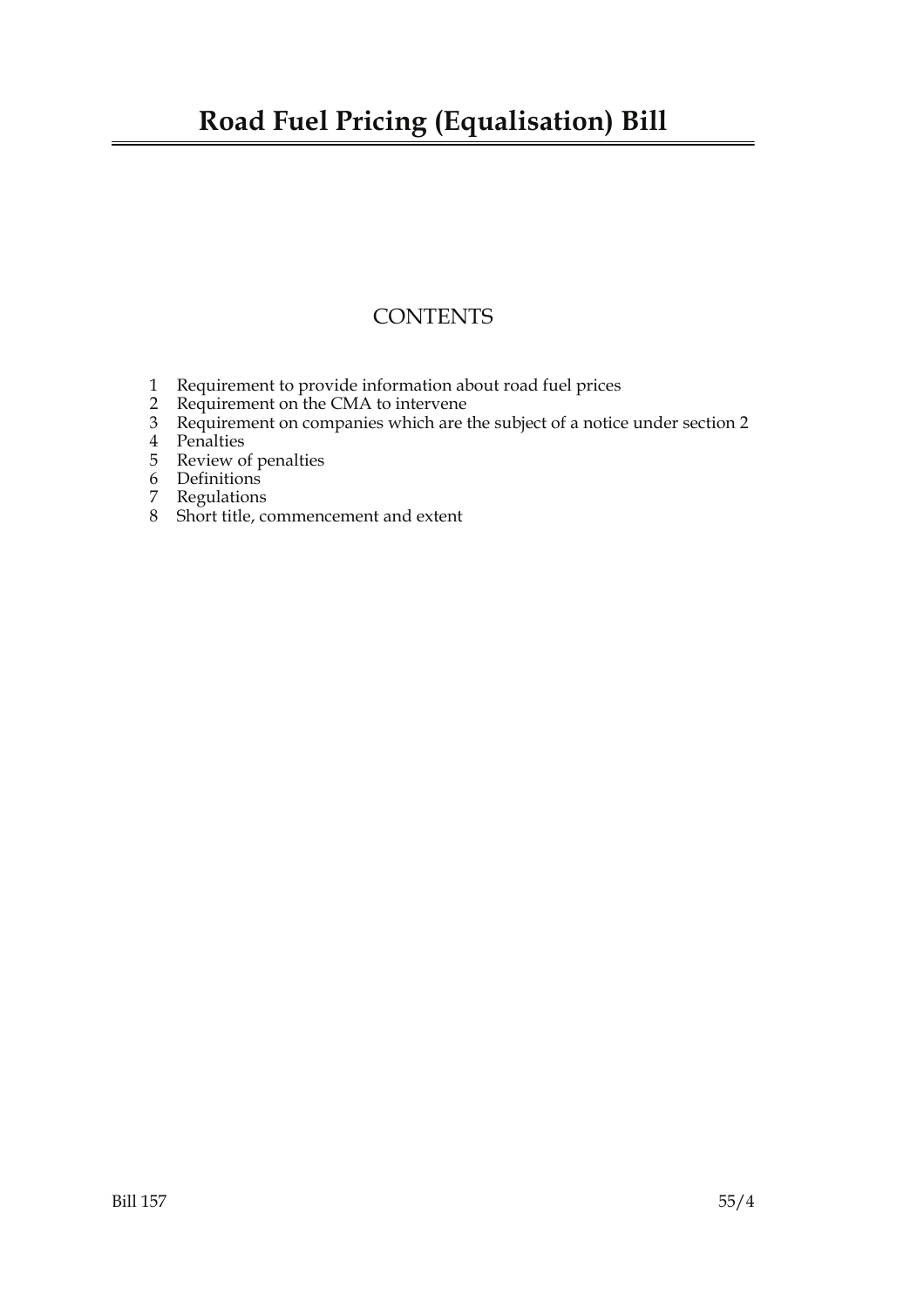## A **BILL** TO

Require that companies selling road fuels be required to charge prices equalised between rural and urban areas; and for connected purposes.

E IT ENACTED by the Queen's most Excellent Majesty, by and with the advice and consent of the Lords Spiritual and Temporal, and Commons, in this present **B** E IT ENACTED by the Queen's most Excellent Majesty, by and with consent of the Lords Spiritual and Temporal, and Commons, Parliament assembled, and by the authority of the same, as follows:  $-$ 

#### **1 Requirement to provide information about road fuel prices**

- (1) Where the Competition and Markets Authority ("the CMA") is made aware of evidence that the price charged by a retailer of road fuels in any given wholesaler's region for the same road fuel is higher at road fuel retailing sites in rural areas than at those in urban areas in that wholesaler's region (a "price discrepancy"), the CMA must require the road fuel retailer concerned to provide the CMA with information explaining the reasons for the difference in the prices charged.
- (2) In the case of an overlap between two wholesalers' regions, the CMA shall determine which wholesaler's region is the relevant region for determining a price discrepancy.
- (3) Information required under subsection  $(1)$ 
	- may be provided either in writing or in person to authorised officers of the CMA;
	- (b) must be provided within 14 days of the notice of requirement being received, unless the CMA makes provision for a different deadline. *15*
- (4) Evidence of a kind mentioned in subsection (1) may be provided to the CMA by individuals, organisations representing consumers and organisations representing industry.
- (5) A person submitting evidence under subsection (1) must provide a record of price discrepancy over a minimum period of time if required to do so by the CMA. *20*
- (6) The minimum period of time for the purposes of subsection (4) must be defined by the Secretary of State by order made by statutory instrument.

*5*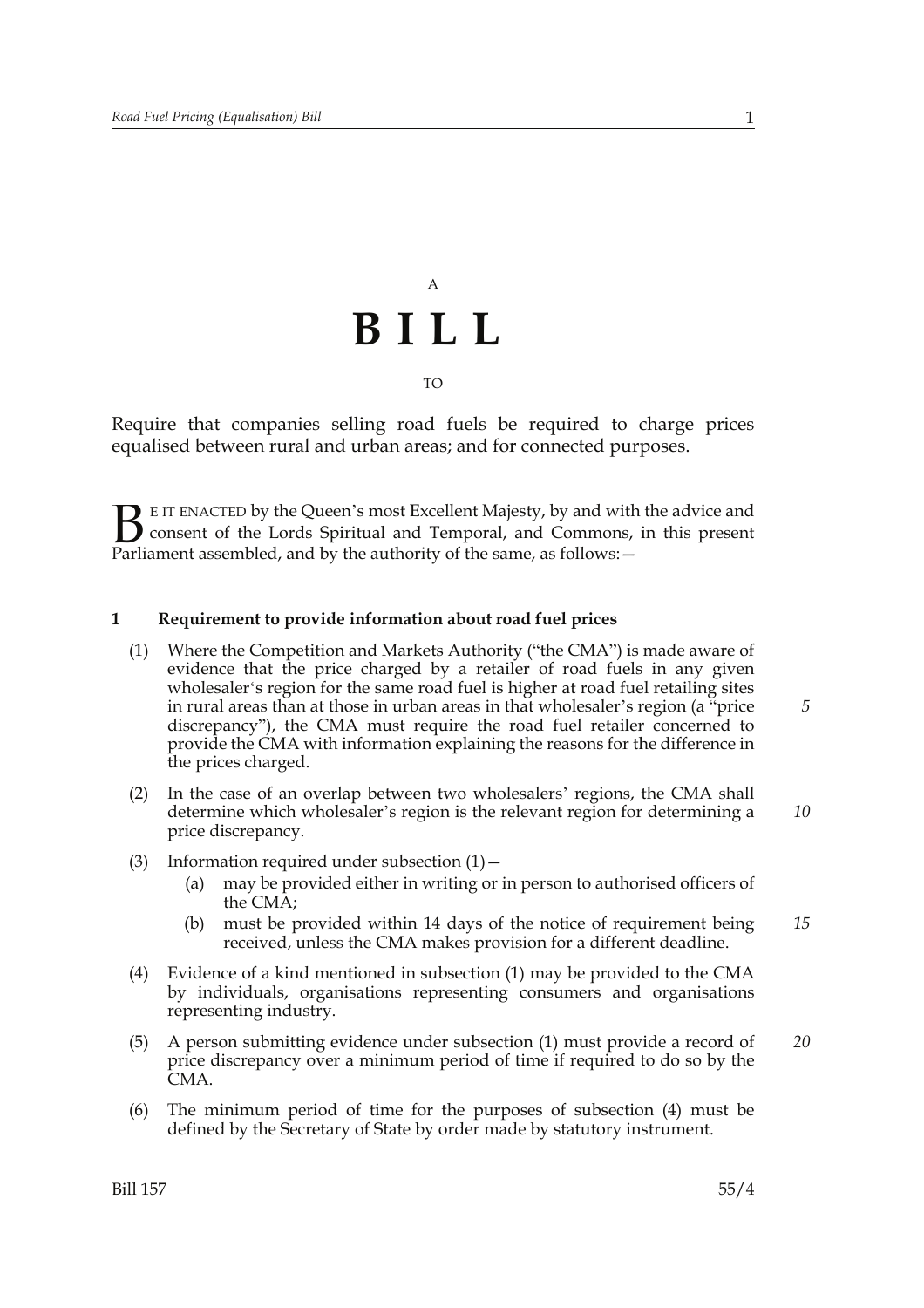(7) Where a company fails to provide information to the CMA under subsection (1), the CMA may impose a fine on the company of a maximum of £10,000 for each day of delay beyond the deadline set under subsection (3)(a).

### **2 Requirement on the CMA to intervene**

If the CMA, having reviewed information provided under section 1(1), determines that a discrepancy in road fuel prices charged by a company is an abuse of a dominant position under section 18 of the Competition Act 1998, or determines that a company has submitted misleading information under section 1(1), it must publish a notice to that effect.

#### **3 Requirement on companies which are the subject of a notice under section 2** *10*

- (1) When a notice of determination has been published under section 2, the company concerned must, within 14 days of the publication of the notice, set a single price for its retail fuel prices equivalent to the lowest national retail price charged by the company on the day the fine was imposed, for 30 days.
- (2) The CMA may impose a different price equalisation value should there be fluctuation in wholesale prices in the period between the date of the offence and the publication of the notice of determination. *15*
- (3) The single price mentioned in subsection (1) shall be set so as to ensure equalisation between rural and urban fuel prices for the 30 day period.

#### **4 Penalties**

- (1) The CMA shall impose a fine on a company which is the subject of a notice under section 2 and which has failed to meet the requirement set out in section 3.
- (2) The level of the fine to be imposed under subsection (1) shall be calculated in the following manner—

$$
F = 500000(c - a)
$$

with all variables in pence Sterling, where

F is the fine imposed on the company;

- 500000p is the level 5 fine in the Statutory Set of Levels specified in section 17(1) of the Criminal Justice Act (1991);
- c is the average price charged by the company as evidenced under sub-section  $1(1)$ ; and
- a is the acceptable price for the wholesale region as defined in section 6.

#### **5 Review of penalties**

- (1) The CMA must review the system of fines mentioned in section 4 every three years to assess whether the objectives of this Act are being met, and must report the outcome of the review to the Secretary of State.
- (2) If in the opinion of the Secretary of State the system of fines imposed under this Act has failed to achieve the objectives of the Act, the Secretary of State shall make a new system of fines by order made by statutory instrument.

*20*

*5*

*25*

*35*

*40*

*30*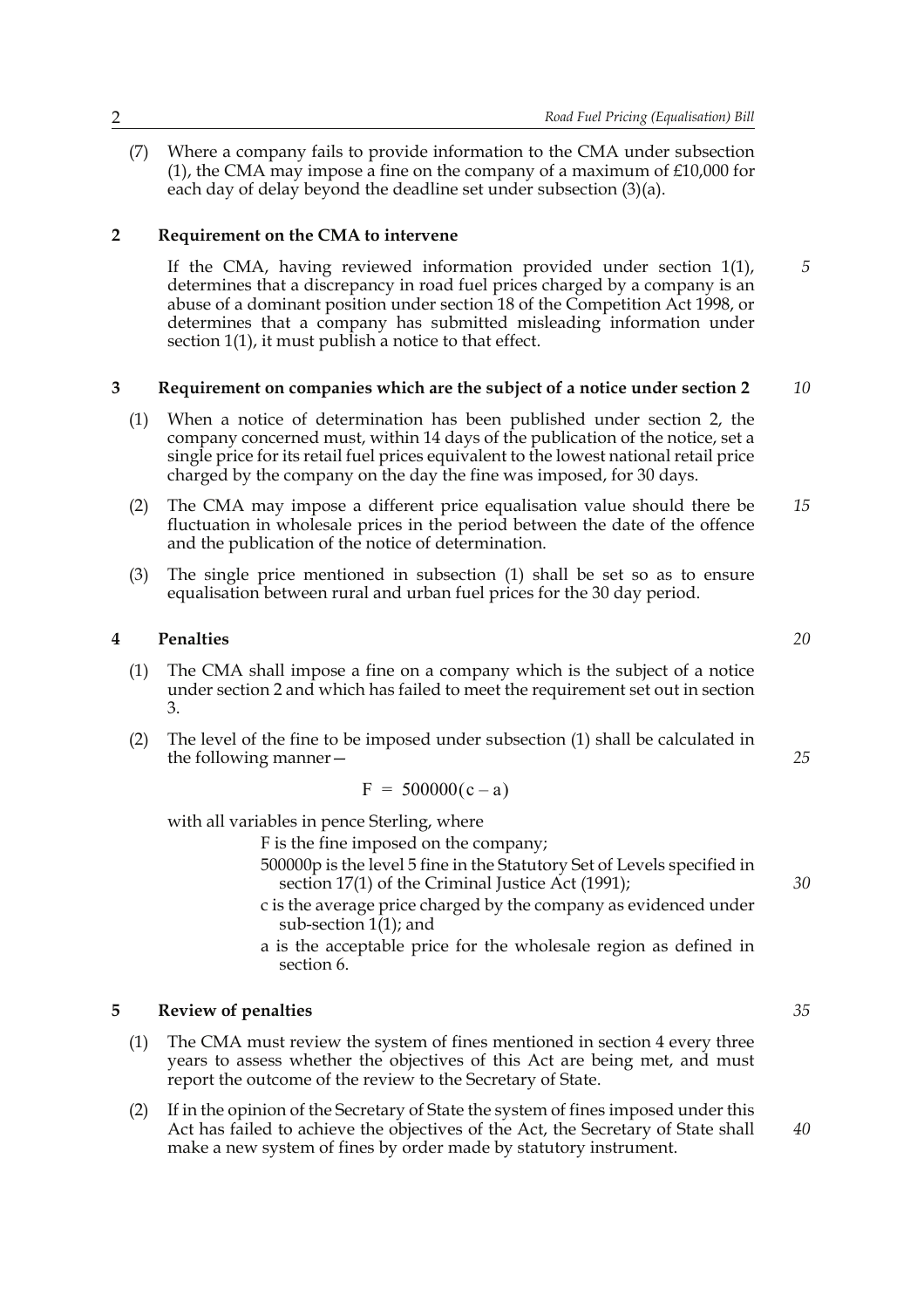#### **6 Definitions**

- (1) The Secretary of State must make regulations made by statutory instrument defining the terms "urban area", "rural area" and "wholesaler's region" for the purposes of this Act.
- (2) The CMA shall determine—
	- (a) what constitutes sufficient evidence from an individual for the purposes of section 1.
	- (b) what is an "acceptable price" for a particular wholesale region taking into account information about the range of prices charged in that region, including but not limited to information provided to it under section 1(1).

#### **7 Regulations**

A statutory instrument containing an order or regulations under this Act is subject to annulment in pursuance of a resolution of either House of Parliament.

*15*

*20*

#### **8 Short title, commencement and extent**

- (1) This Act may be cited as the Road Fuel Pricing (Equalisation) Act 2015.
- (2) This Act comes into force at the end of the period of three months beginning with the day on which it is passed.
- (3) This Act extends to England, Wales, Scotland and Northern Ireland.

*5*

*10*